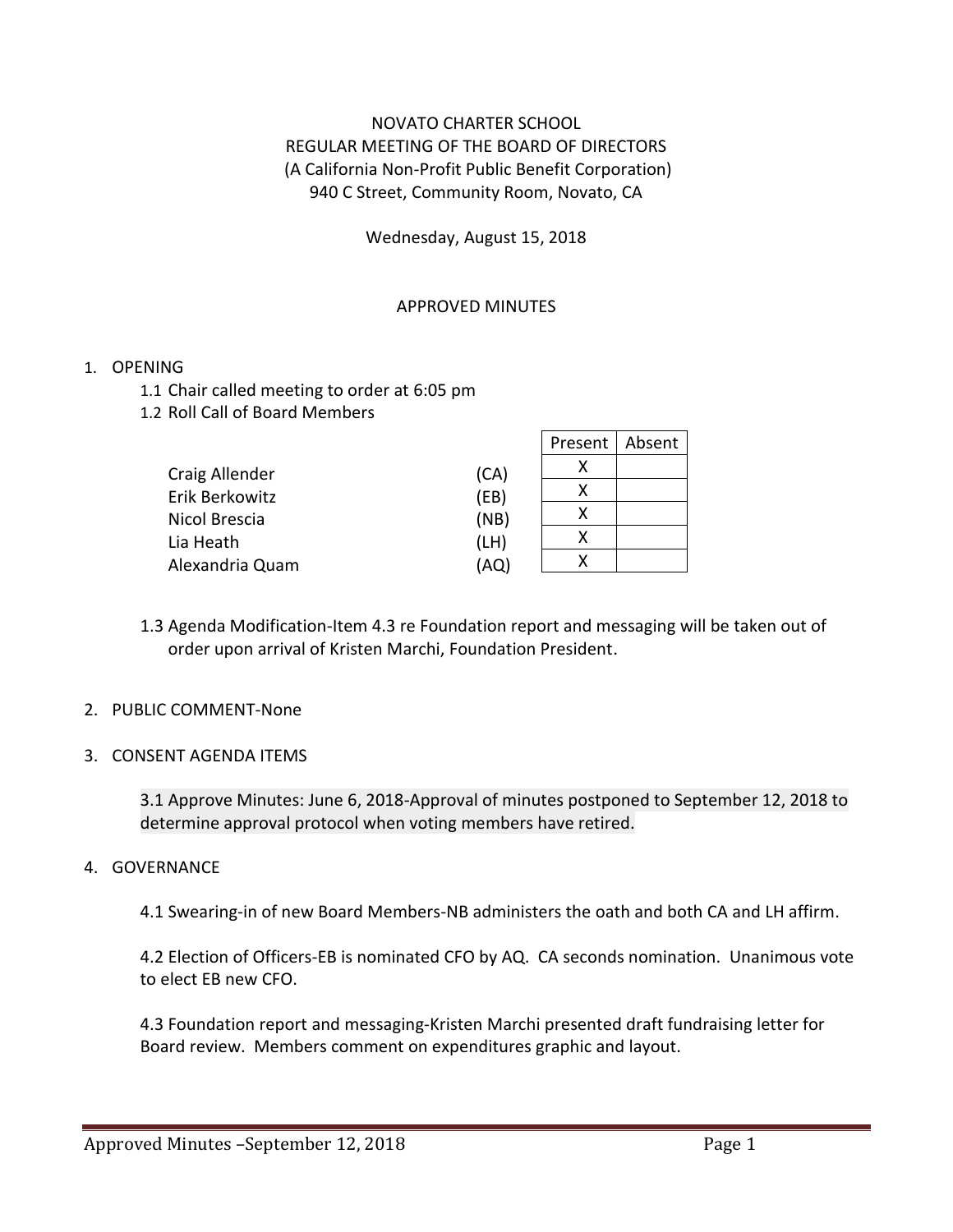4.4 Board meeting schedule review-The September 12, 2018 meeting is from 1:00 pm to 4:00 pm and will include Board training and then a meeting. All other meetings will start at 6:00 pm. The meetings in March and April 2019 may run long in order to review LCAP.

4.5 Preview Board orientation on Sept.  $12^{th}$ -The Board training will include a review of the Brown Act and may include Board rules & responsibilities or strategic planning.

# 5. ADMINISTRATION

5.1 Emergency Preparedness-NL reports. NUSD includes NCS in their Emergency Preparedness planning. NCS works with NUSD consultants to plan and coordinated required drills.

5.2 Facilities (Summer projects/maintenance, Gratitude Day, future needs)-NL reports. Most projects have been completed, including installation of new carpets in the 1<sup>st</sup> through 8<sup>th</sup> grade classrooms, replacement of all interior and exterior lighting (paid for with the restricted Prop 39 funds), and professional installation of basketball polls. The kindergarten slide replacement is in the works and should be in by Gratitude Day. Wood surround in kindergarten still planned by on hold as the slide replacement and basketball polls installation cost more than budgeted. The ramps to the classrooms and steps to teacher lounge were resurfaced. The District, using bond money, installed hotspots so Chrome books may be used in the older grades. NCS is included in NUSD Round One plan for use of bond money to improve IT infrastructure. The District will conclude parking lot repairs by the start of school.

5.3 NCS-Hamilton liaison, 970 C Street remediation, Smart Train anniversary- NL reports. 970 C Street remediation not complete as of August 15, 2018. No remediation work will occur on Saturday, August 18<sup>th</sup> (Gratitude Day) but work will resume Sunday, August 19<sup>th</sup> and should be complete the following weekend. Garden beds, railings, and playground have been covered by tarps during remediation. Air sampling tests are being conducted as required under the monitoring plan. EB asked whether monitors will conduct wipe-down sampling. EB will follow up with Steve Marshall at Novato Environmental Planning Services and/or the environmental monitors about wipe-down sampling and whether they have any results. Smart Train anniversary will occur on gratitude day.

5.4 Round Table Forum update-organizer meeting Tuesday, August 21-NL reports. The planning meeting is scheduled for August 21, 2018. The first Round Table Forum meeting will be scheduled for September. The goal is to have a representative from each school committee to attend round table meetings.

5.5 Update on Mission statement-NL reports. Faculty and staff had professional development meetings Monday, August  $13<sup>th</sup>$  and Tuesday, August  $14<sup>th</sup>$  which included improvisation exercises with EB and the Strength Finder 101 test conducted by Dr. Porter. Part of the work with Dr. Porter also included working on the Mission statement. As a result, the faculty and staff come up with the following updated statement: "We believe our students will positively impact the world. Our mission is to guide students to discover their unique gifts, build